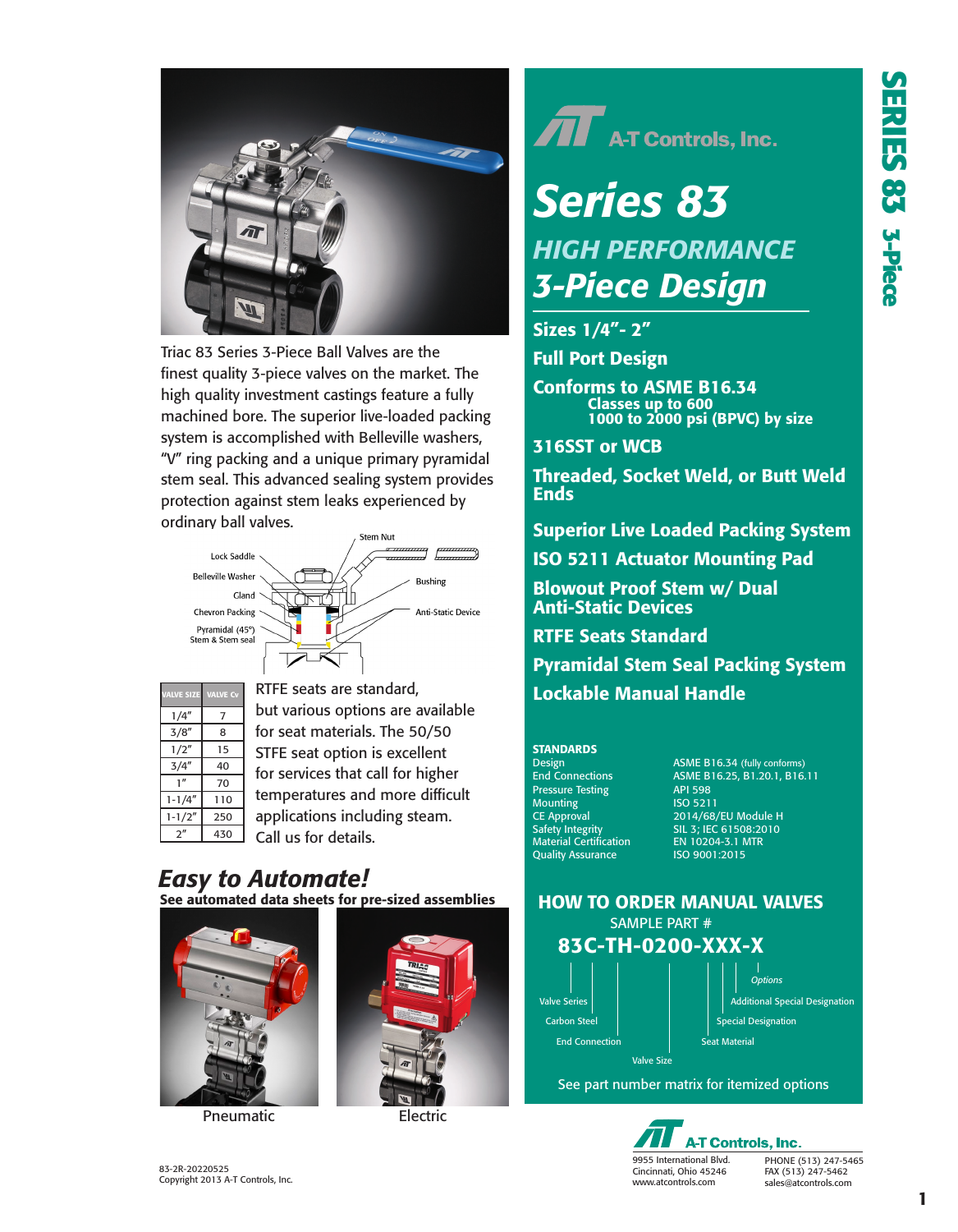# *Series 83*

## High Performance, Full Port 3-Piece Ball Valve ISO 5211 Mounting Pad

Classes up to 600 1500 - 2000 psi (by size)

|                | <b>MATERIALS LIST</b>              |                |                                      |                                      |                      |
|----------------|------------------------------------|----------------|--------------------------------------|--------------------------------------|----------------------|
| NO.            | <b>PART NAME</b>                   | <b>OTY</b>     | <b>STAINLESS STEEL</b>               | <b>CARBON STEEL</b>                  | REPAIR<br><b>KIT</b> |
| 1              | <b>BODY</b>                        | 1              | ASTM A351 GRADE<br>CF8M              | ASTM A216 GRADE<br><b>WCB</b>        |                      |
| $\overline{2}$ | TH END CAP                         | $\overline{2}$ | ASTM A351 GRADE<br>CF8M              | ASTM A216 GRADE<br><b>WCB</b>        |                      |
| $\overline{2}$ | <b>BW/SW END CAP</b>               | $\overline{2}$ | ASTM A351 GRADE<br>CF3M              | ASTM A216 GRADE<br><b>WCB</b>        |                      |
| 3              | BALL                               | 1              | 1/4" THRU 3/8" ASTM<br>A276 SS316    | 1/4" THRU 3/8" ASTM<br>A276 SS316    |                      |
| 3              | BALL                               | 1              | 1/2" THRU 4" ASTM<br>A351 GRADE CF8M | 1/2" THRU 4" ASTM<br>A351 GRADE CF8M |                      |
| 4              | <b>SEAT</b>                        | 2              | <b>RTFE</b>                          | <b>RTFE</b>                          | ✔                    |
| 5              | <b>JOINT GASKET</b>                | $\overline{a}$ | TFM™-1600                            | TFM™-1600                            | ✓                    |
| 6              | <b>STEM</b>                        | 1              | <b>ASTM A276 SS316</b>               | <b>ASTM A276 SS316</b>               |                      |
| 7              | <b>STEM SEAL</b>                   | 1              | TFM™-1600                            | TFM™-1600                            |                      |
| 8              | <b>STEM PACKING</b>                | 1              | MG1241                               | MG1241                               |                      |
| 9              | <b>GLAND BUSHING</b>               | 1              | AISI 304                             | <b>AISI 304</b>                      |                      |
| 10             | <b>BELLEVILLE</b><br><b>WASHER</b> | 2              | <b>AISI 301</b>                      | <b>AISI 301</b>                      |                      |
| 11             | <b>LOCK SADDLE</b>                 | 1              | <b>AISI 304</b>                      | <b>AISI 304</b>                      |                      |
| 12             | <b>STEM NUT</b>                    | $\overline{2}$ | <b>AISI 304</b>                      | <b>AISI 304</b>                      |                      |
| 13             | <b>HANDLE</b>                      | 1              | <b>AISI 304</b>                      | <b>AISI 304</b>                      |                      |
| 14             | <b>HANDLE SLEEVE</b>               | 1              | <b>VINYL</b>                         | <b>VINYL</b>                         |                      |
| 15             | <b>STOP BOLT</b>                   | 1              | <b>AISI 304</b>                      | <b>AISI 304</b>                      |                      |
| 16             | <b>BODY BOLT</b>                   | $*$            | ASTM A193 GRADE B8                   | ASTM A193 GRADE B8                   |                      |
| 17             | <b>BODY NUT</b>                    | *              | ASTM A194 GRADE 8                    | ASTM A194 GRADE 8                    |                      |
| 18             | <b>HANDLE LOCK</b>                 | $\mathbf{I}$   | <b>AISI 304</b>                      | <b>AISI 304</b>                      |                      |
| 19             | <b>ANTI-STATIC DEVICE</b>          | $\overline{2}$ | AISI 316                             | AISI 316                             |                      |



\* 1/4" THRU 2" QTY = 4 PCS \* 2-1/2" QTY = 6 PCS

DIMENSIONS (IN)

| <b>SIZE</b> |      | <b>AC</b> | <b>AD</b> |       |        |      | <b>DD</b>      |      |      |      |      |      |      | ы    |      | М    |                 |       |        |      |                | <b>ISO 5211</b>  | <b>LBS</b> |
|-------------|------|-----------|-----------|-------|--------|------|----------------|------|------|------|------|------|------|------|------|------|-----------------|-------|--------|------|----------------|------------------|------------|
| 1/4"        | 0.39 | 0.98      | 0.37      | 0.256 | 5.28   | 1.17 | 1.417          | 0.29 | 2.53 | 0.02 | 0.56 | 0.39 | 2.55 | 0.81 | 2.55 | 0.56 | 0.36            | 10.39 | 0.06   | 0.24 | M <sub>5</sub> | F <sub>0</sub> 3 | 1.5        |
| 3/8"        | 0.39 | 0.98      | 0.37      | 0.256 | 5.28   | 1.17 | 1.417          | 0.29 | 2.53 | 0.02 | 0.69 | 0.39 | 2.55 | 0.81 | 2.55 | 0.69 | 0.49            | 0.39  | 0.06   | 0.24 | M <sub>5</sub> | F <sub>0</sub> 3 | 1.5        |
| $1/2$ "     | 0.59 | 0.98      | 0.37      | 0.256 | 5.28   | 1.14 | 1.417          | 0.63 | 2.81 | 0.08 | 1.86 | 0.39 | 2.85 | 0.81 | 2.95 | 1.85 | 0.59            | 0.59  | 0.06   | 0.29 | M <sub>5</sub> | F <sub>0</sub> 3 | 1.5        |
| 3/4"        | 0.79 | 0.98      | 0.37      | 0.256 | 5.28   | 1.30 | 1.417          | 0.71 | 2.99 | 0.08 | 1.07 | 0.51 | 3.36 | 0.96 | 3.54 | 1.07 | 0.79            | 0.79  | l 0.06 | 0.35 | M5             | F <sub>0</sub> 3 | .9         |
| $1$ H       | 0.98 | 1.18      | 0.44      | 0.315 | 6.69   | 1.56 | $1.654$   0.97 |      | 3.39 | 0.08 | 1.33 | 0.51 | 4.15 | 1.24 | 4.33 | 1.34 | $0.98$   $0.98$ |       | 0.06   | 0.43 | M <sub>5</sub> | F <sub>04</sub>  | 3.2        |
| $1 - 1/4"$  | .26  | 1.18      | 0.44      | 0.315 | 6.69   | 1.79 | 1.654          | 1.00 | 3.65 | 0.08 | 1.69 | 0.51 | 4.37 | 1.63 | 4.53 | 1.68 | 1.26            | 1.26  | 0.06   | 0.43 | M <sub>5</sub> | F <sub>04</sub>  | 4.0        |
| $1 - 1/2$   | . 50 | 1.38      | 0.56      | 0.382 | 8.15 l | 2.09 | 969.           | 1.19 | 4.30 | 0.07 | 1.93 | 0.51 | 5.01 | 1.91 | 5.12 | 1.91 | 1.50            | 1.50  | 0.06   | 0.48 | M6             | F <sub>0</sub> 5 | 5.7        |
| 2"          | 1.97 | 1.38      | 0.56      | 0.382 | 8.15 l | 2.74 | 1.969          | 1.02 | 4.79 | 0.06 | 2.41 | 0.63 | 5.62 | 2.22 | 5.12 | 2.38 | 1.97            | 1.97  | 0.06   | 0.50 | M6             | F <sub>0</sub> 5 | 8.1        |

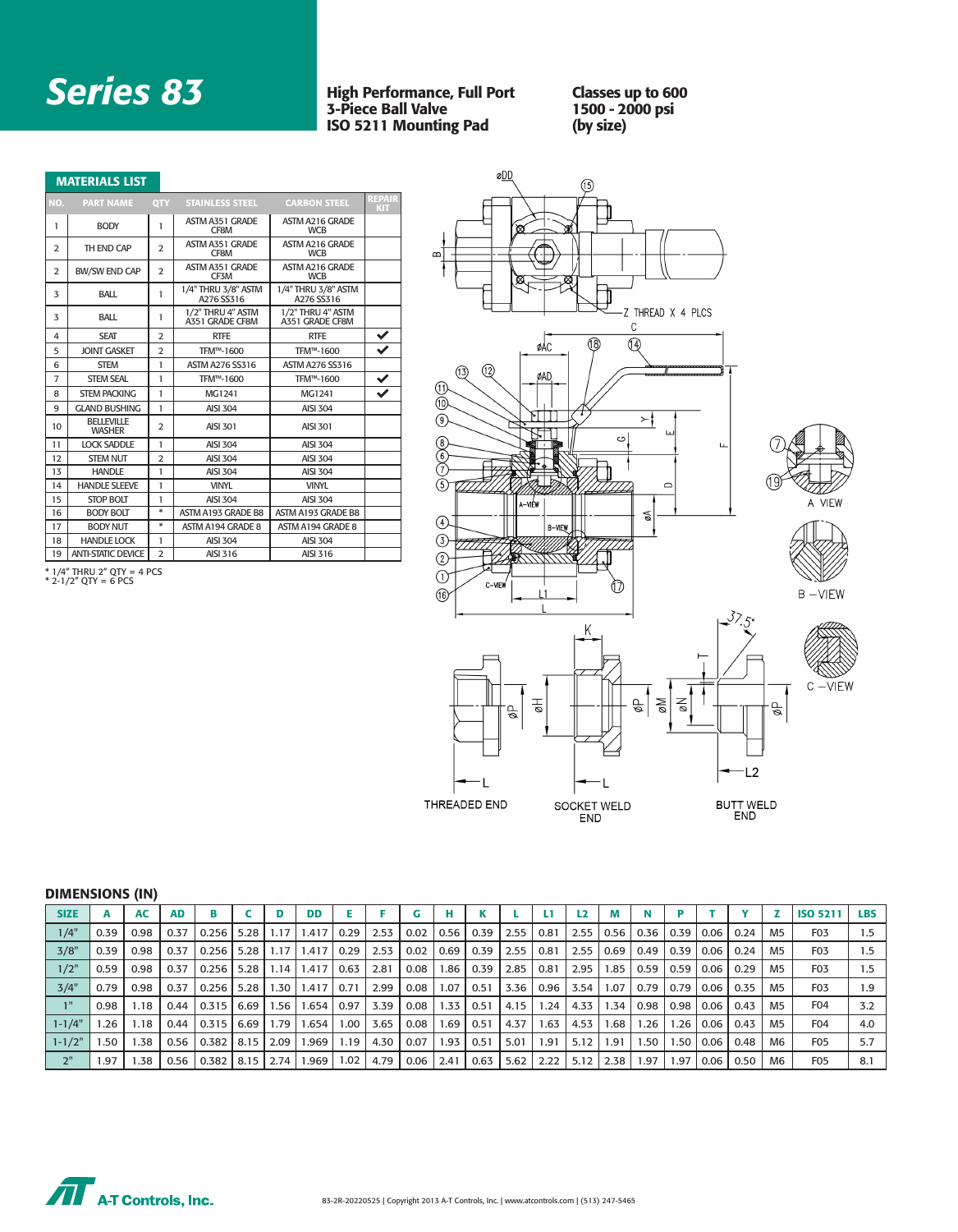# *Series 83*

High Performance, Full Port 3-Piece Ball Valve ISO 5211 Mounting Pad

Classes up to 600 1500 - 2000 psi (by size)

## *Pressure vs. Temperature | Series 83 Body & End Cap Pressure Ratings* 1600 1400 1200 Pressure (psi) 1000 Pressure (psi) 2" CF8M L,  $\sim$   $\sim$ k, 800 ¼" - 1½" WCB 600 2" WCB 400 200 0 -50° 0° 50° 100° 150° 200° 250° 300° 350° 400° 450° 500° 550° 600° Temperature (°F)

| <b>Break Away Torque</b><br>for RTFE Seats |                | Cv             |     |
|--------------------------------------------|----------------|----------------|-----|
| <b>SIZE</b>                                | <b>IN-LBS.</b> | <b>SIZE</b>    | Cv  |
| 1/2"                                       | 58             | 1/4"           |     |
| 3/8"                                       | 58             | 3/8"           | 8   |
| 1/2"                                       | 58             | 1/2"           | 15  |
| 3/4"                                       | 83             | 3/4"           | 40  |
| 1"                                         | 120            | 1"             | 70  |
| $1 - 1/4"$                                 | 171            | $1\frac{1}{4}$ | 110 |
| $1 - 1/2"$                                 | 235            | $1\frac{1}{2}$ | 250 |
| 2"                                         | 398            | 2"             | 430 |

Published torques are based on full differential pressure with clean water. Consult the Application Sizing Guide for assistance with sizing actuators.

|             | Pressure - Seat Material |             |             |                 |  |  |  |  |
|-------------|--------------------------|-------------|-------------|-----------------|--|--|--|--|
| <b>Temp</b> | <b>RTFE</b>              | <b>STFE</b> | <b>PTFE</b> | <b>TFM-1600</b> |  |  |  |  |
| $-75^\circ$ |                          |             |             | 2000            |  |  |  |  |
| $-50^\circ$ | 2000                     | 2000        | 1000        | 2000            |  |  |  |  |
| $100^\circ$ | 2000                     | 2000        | 1000        | 2000            |  |  |  |  |
| $122^\circ$ | 2000                     | 2000        | 1000        | 2000            |  |  |  |  |
| $150^\circ$ | 1829                     | 1869        | 899         | 1852            |  |  |  |  |
| $200^\circ$ | 1524                     | 1636        | 719         | 1587            |  |  |  |  |
| $250^\circ$ | 1220                     | 1402        | 540         | 1323            |  |  |  |  |
| $300^\circ$ | 915                      | 1168        | 360         | 1058            |  |  |  |  |
| $350^\circ$ | 610                      | 935         | 180         | 794             |  |  |  |  |
| $400^\circ$ | 305                      | 701         | 0           | 529             |  |  |  |  |
| $450^\circ$ | 0                        | 467         |             | 265             |  |  |  |  |
| 500°        |                          | 234         |             | 0               |  |  |  |  |
| $550^\circ$ |                          | 0           |             |                 |  |  |  |  |

| $-$ ¼" - 1½" CF8M<br>$-2$ " CF8M |  |  |
|----------------------------------|--|--|
| - ¼" - 1½" WCB<br>$-2" WCB$      |  |  |
|                                  |  |  |

| <b>Pressure Class</b><br>B16.34 (2020) |       |                 |            |                 |  |  |  |  |  |  |  |
|----------------------------------------|-------|-----------------|------------|-----------------|--|--|--|--|--|--|--|
|                                        |       | <b>CF8M</b>     | <b>WCB</b> |                 |  |  |  |  |  |  |  |
| <b>Size</b>                            | Class | Rating<br>(psi) | Class      | Rating<br>(psi) |  |  |  |  |  |  |  |
| 1/4"                                   | 600   | 1440            | 600        | 1480            |  |  |  |  |  |  |  |
| 3/8"                                   | 600   | 1440            | 600        | 1480            |  |  |  |  |  |  |  |
| 1/2"                                   | 600   | 1440            | 600        | 1480            |  |  |  |  |  |  |  |
| 3/4"                                   | 600   | 1440            | 600        | 1480            |  |  |  |  |  |  |  |
| 1"                                     | 600   | 1440            | 600        | 1480            |  |  |  |  |  |  |  |
| $1 - 1/4"$                             | 600   | 1440            | 600        | 1480            |  |  |  |  |  |  |  |
| $1 - 1/2"$                             | 600   | 1440            | 600        | 1480            |  |  |  |  |  |  |  |
| 2"                                     | 400   | 960             | 400        | 986             |  |  |  |  |  |  |  |

| <b>Pressure Class/Rating</b>      |                                                     |                                                       |  |  |  |  |  |  |  |
|-----------------------------------|-----------------------------------------------------|-------------------------------------------------------|--|--|--|--|--|--|--|
| <b>SIZE</b>                       | <b>ASME</b><br>B16.34-2020<br><b>PRESSURE CLASS</b> | <b>BPVC*-2019</b><br><b>PRESSURE RATING</b><br>(psig) |  |  |  |  |  |  |  |
| $1/4" - 1"$                       | 600                                                 | 2000                                                  |  |  |  |  |  |  |  |
| $1 - 1/4" - 1 - 1/2"$             | 600                                                 | 1500                                                  |  |  |  |  |  |  |  |
| 2"                                | 400                                                 | 1500                                                  |  |  |  |  |  |  |  |
| *ASME Boiler Pressure Vessel Code |                                                     |                                                       |  |  |  |  |  |  |  |

| 83 Component Temperature Ratings |                 |                    |  |  |  |  |  |  |
|----------------------------------|-----------------|--------------------|--|--|--|--|--|--|
| <b>COMPONENT</b>                 | <b>MATERIAL</b> | <b>TEMPERATURE</b> |  |  |  |  |  |  |
| Packing                          | MG1241          | -50°F to 400°F     |  |  |  |  |  |  |

PTFE | -50°F to 400°F

TFM™-1600 -75°F to 500°F 50/50 STFE -50°F to 550°F

-50°F to 450°F

Stem Seal  $\parallel$  TFM™-1600  $\parallel$  -75°F to 500°F Gaskets | TFM™-1600 | -75°F to 500°F

RTFE<br>(standard)

NOTE: At temperature, valves are<br>limited by either the valve<br>body/end cap pressure<br>ratings, seat pressure<br>ratings, or packing/stem<br>seal/gaskets; whichever<br>is lower.

## *Pressure vs. Temperature | Series 83 Seat Pressure Ratings*

Seats (Other Materials Available)



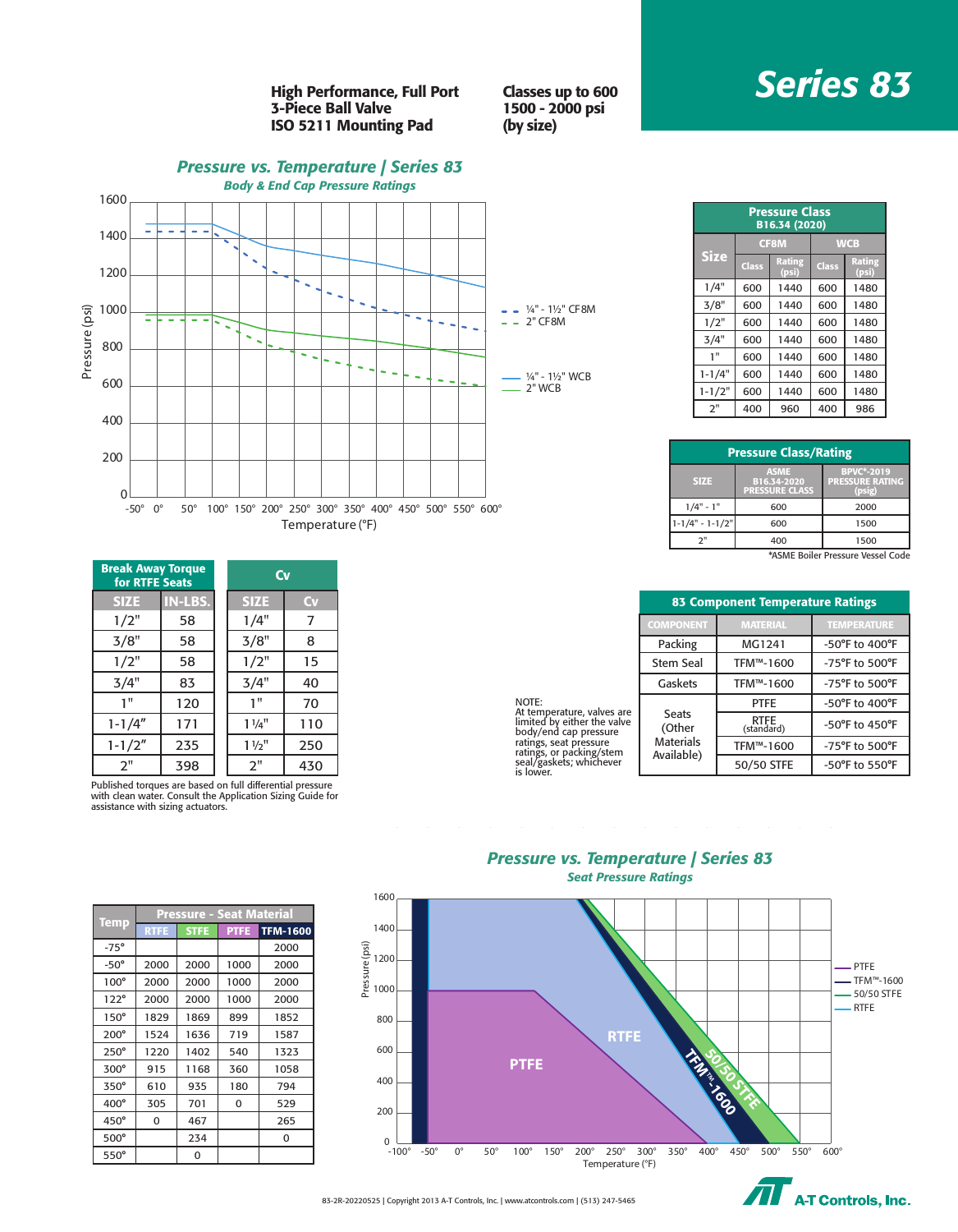# *Pneumatic Double Acting*

*Pneumatic Pneumatic Ball Valve Package Double Acting Automated Automated*  3-Piece Ball Valve *Double Acting* Series 83 *Automated*

*Ball Valve Package Ball Valve Package* Sizes 1/4"- 2"

Full Port Design Conforms to ASME B16.34 Sizes 1/4"- 2" Sizes 1/4"- 2" 1000 to 2000 psi (BPVC) by size 316SST or WCB Classes up to 600

Threaded, Socket Weld, or Butt Weld Ends in World in the Wo

Superior Live Loaded Packing System

.<br>ISO 5211 Actuator Mounting Pad  $\sum_{i=1}^{n}$ ISO 5211 Actuator Mounting Pad

Blowout Proof Stem w/ Dual<br>Anti-Static Dovises Anti-Static Devices Anti-Static Devices Anti-Static Devices

# RTFE Seats Standard RTFE Seats Standard RTFE Seats Standard

Pyramidal Stem Seal Packing<br>System

# Lockable Manual Handle

**End Connections** Quality Assurance ISO 9001:2008 Quality Assurance ISO 9001:2015 Safety Integrity<br>Material Certification

**RDS**<br>ASME B16.24 (fully conforms)<br>ASME B16.25, B1.20.1, B16.11 API 598<br>ISO 5211 ISO 5209 ISO 5209 CE Approval 2014/68/EU Module H  $\frac{1}{\text{grity}}$   $\frac{1}{\text{SI}}$   $\frac{1}{\text{SI}}$ ; IEC 61508:2010<br>
ertification  $\frac{1}{\text{EN}}$  10204-3.1 MTR ISO 9001:2015 Design ANSI/ASME B16.34 STANDARDS End Connections ASME B16.25, B1.20.1, B16.11 Pressure Testing API 598 Design ASME B16.34 (fully conforms) End Connections ASME B16.25, B1.20.1, B16.11 Marking System for Valves MSS SP-25, MSS SP-110, Pressure Testing API 598 Mounting ISO 5211 Safety Integrity ISL 3; IEC 61508:2010<br>Safety Integrity ISL 3; IEC 61508:2010<br>Material Certification EN 10204-3.1 MTR





C

O



# DIMENSIONS (IN) DIMENSIONS (IN)

| <b>SIZE</b> | $\mathbf{A}$ | в    | $\mathsf{C}$ | D    | н    | <b>VALVE Cv</b> |
|-------------|--------------|------|--------------|------|------|-----------------|
| 1/4"        | 5.98         | 2.76 | 0.79         | 2.65 | 2.58 | 7               |
| 3/8"        | 5.98         | 2.76 | 0.79         | 2.65 | 2.58 | 8               |
| 1/2"        | 5.98         | 2.76 | 0.79         | 2.65 | 2.58 | 15              |
| 3/4"        | 7.95         | 3.43 | 0.79         | 2.65 | 3.29 | 40              |
| 1"          | 7.95         | 3.43 | 0.79         | 2.78 | 3.29 | 70              |
| $1 - 1/4"$  | 7.95         | 3.43 | 0.79         | 2.90 | 3.29 | 110             |
| $1 - 1/2"$  | 9.29         | 4.49 | 0.79         | 3.13 | 4.41 | 250             |
| 2"          | 9.29         | 4.49 | 0.79         | 3.42 | 4.41 | 430             |
|             |              |      |              |      |      |                 |

DIMENSIONS SHOWN ARE FOR ASSEMBLIES SIZED FOR 80 PSI SUPPLY DIMENSIONS SHOWN ARE FOR ASSEMBLIES SIZED FOR 80 PSI SUPPLY

| <b>80 psi AIR SUPPLY</b> |                   |       |
|--------------------------|-------------------|-------|
| <b>SIZE</b>              | <b>MODEL</b>      | S     |
| 1/4"                     | 83-TX-025/TR1D-XX | 1     |
| 3/8"                     | 83-TX-038/TR1D-XX | 3     |
| 1/2"                     | 83-TX-050/TR1D-XX | 1     |
| 3/4"                     | 83-TX-075/2R2D-XX | 3     |
| 1"                       | 83-TX-100/2R2D-XX |       |
| $1 - 1/4"$               | 83-TX-125/2R2D-XX |       |
| $1 - 1/2"$               | 83-TX-150/2R3D-XX | $1 -$ |
| 2"                       | 83-TX-200/2R3D-XX |       |

|             | <b>SIZED FOR</b><br><b>60 psi AIR SUPPLY</b> |    |
|-------------|----------------------------------------------|----|
| <b>SIZE</b> | <b>MODEL</b>                                 | B  |
| 1/4"        | 83-TX-025/TR1D-XX                            | C  |
| 3/8"        | 83-TX-038/TR1D-XX                            | St |
| 1/2"        | 83-TX-050/TR1D-XX                            |    |
| 3/4"        | 83-TX-075/2R2D-XX                            |    |
| 1"          | 83-TX-100/2R2D-XX                            |    |
| $1 - 1/4"$  | 83-TX-125/2R2D-XX                            |    |
| $1 - 1/2"$  | 83-TX-150/2R3D-XX                            |    |
| 2"          | 83-TX-200/2R3D-XX                            |    |



Œ

С



# OPTIONS OPTIONS

| <b>DESCRIPTION</b>                 | <b>PART NO.</b><br><b>SUFFIX</b> | <b>DESCRIPTION</b>               | <b>PART NO.</b><br><b>SUFFIX</b> |
|------------------------------------|----------------------------------|----------------------------------|----------------------------------|
| NEMA 4 Solenoid                    | (A)                              | NEMA 4 Limit Switch (2) spdt     | (A)                              |
| NEMA 7 Solenoid                    | (B)                              | NEMA 7 Limit Switch (2) spdt     | (B)                              |
| <b>Intrinsically Safe Solenoid</b> | (C)                              | Instrinsically Safe Limit Switch |                                  |

Other options available—call for details. Other options available—call for details.

Actuators are sized based on clean/clear fluid. Actuators are sized based on clean/clear fluid.

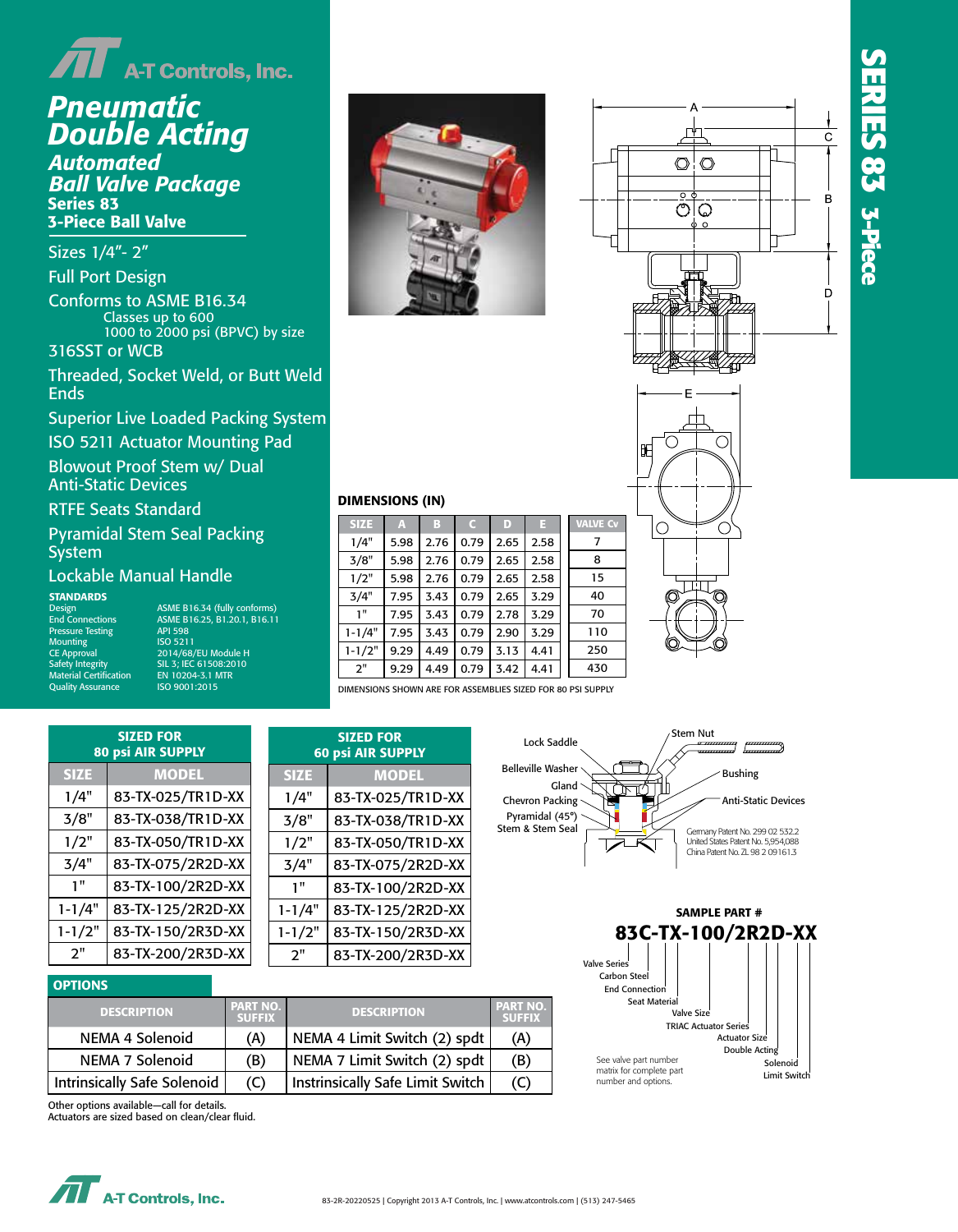



# *Pneumatic Spring Return*

romatea<br>I**I Valve Pack** *Spring Return* Series 83 3-Piece Ball Valve<br>———————————————————— *Pneumatic Automated Spring Return Ball Valve Package*

*Ball Valve Package Ball Valve Package* Sizes 1/4"- 2"

seres 3, 3<br>Full Port Desig Full Port Design

Conforms to ASME B16.34 Sizes 1/4"- 2" Full Port Design 1000 to 2000 psi (BPVC) by size Sizes 1/4"- 2" Classes up to 600

316SST or WCB  $\begin{bmatrix} 1 & 1 & 1 \end{bmatrix}$ 

Threaded, Socket Weld, or Butt Weld 316SST or WCB Ends in Bw Ends in Bw Ends **Ends** 

Superior Live Loaded Packing System

superior Louisian Dades<br>E211 Actuator Mounting Dad ISO 5211 Actuator Mounting Pad

Blowout Proof Stem w/ Dual Anti-Static Devices Anti-Static Devices Anti-Static Devices

E Seats Standard **Standard** RTFE Seats Standard RTFE Seats Standard pyramidal Stem Seal Design Stem Seal Design Seal Design Seal Design Seal Design Seal Design Seal Design Seal D<br>Design Stem Seal Design Seal Design Seal Design Seal Design Seal Design Seal Design Seal Design Seal Design Se

amidal Stem Seal Packing System Pyramidal Stem Seal Packing

## Lockable Manual Handle

Quality Assurance

ASME B16.34 (fully conforms)<br>ASME B16.25, B1.20.1, B16.11 Marking System for API 390<br>ISO 5209 "S" 520 12"<br>| 12014/68/EU Module H<br>| 12014/68/EU Module H<br>| 12015|| 120204-31 MTR ISO 9001:2015 STANDARDS API 598 STANDARDS Mounting ISO 5211  $\texttt{End}~\texttt{Connections} \hspace{1cm} \text{As} \mathsf{ML}~\text{B16.25, B1.20.1, B16.11}$ Safety Integrity IEC 61508:2010; SIL 3 Material Certification EN 10204-3.1 MTR CE Approval 2014/68/EU Module H Safety Integrity SIL 3; IEC 61508:2010 Salety integrity<br>Material Certification EN 10204-3.1 MTR Design ASME B16.34 (fully conforms) End Connections ASME B16.25, B1.20.1, B16.11 Pressure Testing API 598 Mounting ISO 5211







### DIMENSIONS (IN) DIMENSIONS (IN)

| <b>SIZE</b> | A     | в    | $\mathsf{C}$ | D    | Е    | <b>VALVE C</b> |  |
|-------------|-------|------|--------------|------|------|----------------|--|
| 1/4"        | 7.95  | 3.43 | 0.79         | 2.65 | 3.29 | 7              |  |
| 3/8"        | 7.95  | 3.43 | 0.79         | 2.65 | 3.29 | 8              |  |
| 1/2"        | 7.95  | 3.43 | 0.79         | 2.65 | 3.29 | 15             |  |
| 3/4"        | 7.95  | 3.43 | 0.79         | 2.62 | 3.29 | 40             |  |
| 1"          | 9.29  | 4.49 | 0.79         | 2.78 | 4.41 | 70             |  |
| $1 - 1/4"$  | 9.29  | 4.49 | 0.79         | 2.90 | 4.41 | 110            |  |
| $1 - 1/2"$  | 9.29  | 4.49 | 0.79         | 3.13 | 4.41 | 250            |  |
| 2"          | 10.87 | 4.88 | 0.79         | 3.42 | 4.82 | 430            |  |
|             |       |      |              |      |      |                |  |

DIMENSIONS SHOWN ARE FOR ASSEMBLIES SIZED FOR 80 PSI SUPPLY

| <b>SIZED FOR</b><br><b>80 psi AIR SUPPLY</b> |                   |  |  |  |  |
|----------------------------------------------|-------------------|--|--|--|--|
| <b>SIZE</b>                                  | <b>MODEL</b>      |  |  |  |  |
| 1/4"                                         | 83-TX-025/2R2S-XX |  |  |  |  |
| 3/8"                                         | 83-TX-038/2R2S-XX |  |  |  |  |
| 1/2"                                         | 83-TX-050/2R2S-XX |  |  |  |  |
| 3/4"                                         | 83-TX-075/2R2S-XX |  |  |  |  |
| 1"                                           | 83-TX-100/2R3S-XX |  |  |  |  |
| $1 - 1/4"$                                   | 83-TX-125/2R3S-XX |  |  |  |  |
| $1 - 1/2"$                                   | 83-TX-150/2R3S-XX |  |  |  |  |
| 2"                                           | 83-TX-200/2R4S-XX |  |  |  |  |

20-TX-200/2R4S-XX-200/2R4S-XX-200/2R4S-XX-200/2R4S-XX-200/2R4S-XX-200/2R4S-XX-200/2R4S-XX-200/2R4S-XX-200/2R4S

| <b>SIZED FOR</b><br><b>60 psi AIR SUPPLY</b> |                   |  |  |  |  |
|----------------------------------------------|-------------------|--|--|--|--|
| <b>SIZE</b>                                  | <b>MODEL</b>      |  |  |  |  |
| 1/4"                                         | 83-TX-025/2R2S-XX |  |  |  |  |
| 3/8"                                         | 83-TX-038/2R2S-XX |  |  |  |  |
| 1/2"                                         | 83-TX-050/2R2S-XX |  |  |  |  |
| 3/4"                                         | 83-TX-075/2R2S-XX |  |  |  |  |
| 1"                                           | 83-TX-100/2R3S-XX |  |  |  |  |
| $1 - 1/4"$                                   | 83-TX-125/2R3S-XX |  |  |  |  |
| $1 - 1/2"$                                   | 83-TX-150/2R4S-XX |  |  |  |  |
| 2"                                           | 83-TX-200/2R4S-XX |  |  |  |  |
|                                              |                   |  |  |  |  |

## **OPTIONS**

| <b>DESCRIPTION</b>          | PART NO. I<br><b>SUFFIX</b> | <b>DESCRIPTION</b>                      | PART NO.<br><b>SUFFIX</b> |
|-----------------------------|-----------------------------|-----------------------------------------|---------------------------|
| NEMA 4 Solenoid             | (A)                         | NEMA 4 Limit Switch (2) spdt            | (A)                       |
| NEMA 7 Solenoid             | (B)                         | NEMA 7 Limit Switch (2) spdt            | (B)                       |
| Intrinsically Safe Solenoid | (C)                         | <b>Instrinsically Safe Limit Switch</b> |                           |

Actuators are sized based on clean/clear fluid. Other options available—call for details.





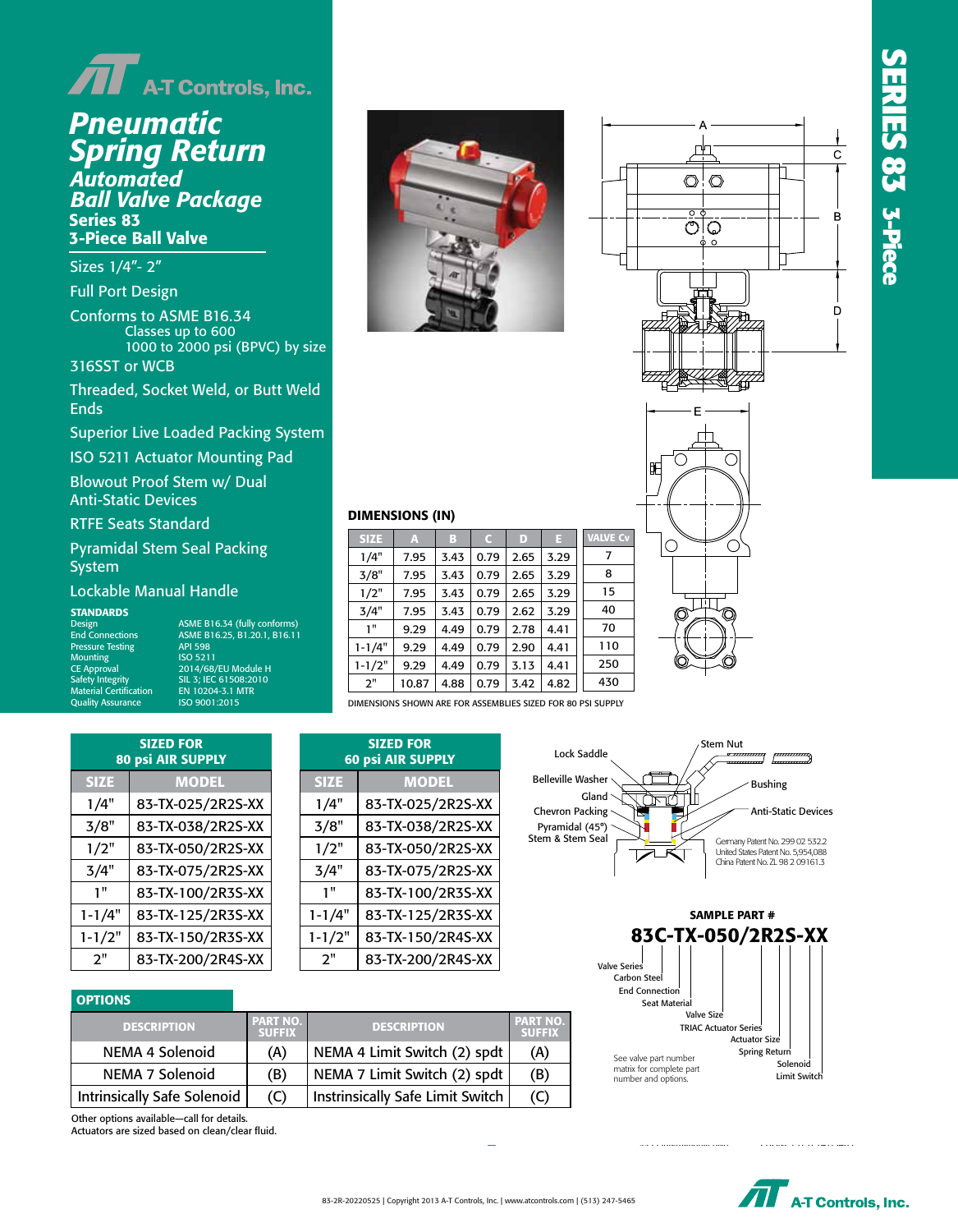

# *Electric*

# *Ball Valve Pa*<br>Series 83 3-Piece Ball Valve<br>———————————————————— *Automated Ball Valve Package*

 $\frac{1}{2}$   $\frac{1}{2}$   $\frac{1}{2}$ *Ball Valve Package Ball Valve Package* Sizes 1/4"- 2"

Full Port Design

**Sizes 1/4 Classes up to 600** Full Port Design Full Port Design 316SST or WCB Sizes 1/4"- 2" 1000 to 2000 psi (BPVC) by size 3-Piece Ball Valve Conforms to ASME B16.34

1600 psi WOG (by size)<br>2000 psi WOG (by size)

Threaded, Socket<br>For Ja TH, SW, or BW Ends Threaded, Socket Weld, or Butt Weld 316SST or WCB Ends

Superior Live Loaded Packing Sys Superior Live Loaded Packing System

.<br>ISO 5211 Actuator Mounting Pad ISO 5211 Actuator Mounting Pad

Blowout Proof Stem w/ Dual Anti-Static Devices Anti-Static Devices Anti-Static Devices

RTFE Seats Standard RTFE Seats Standard RTFE Seats Standard

Pyramidal Stem Seal Packing System

# Lockable Manual Handle **Bio**

Design<br>End Connections Mounting Quality Assurance

end Connections ASME B16.25, B1.20.1, B1.20.1, B1.20.1, B1.20.1, B1.20.1, B1.20.1, B1.20.1, B1.34 Pressure Testing API 598 End Connections ASME B16.25, B1.20.1, B16.11 Pressure Testing API 598 Design ASME B16.34 (fully conforms) End Connections ASME B16.25, B1.20.1, B16.11 end Symbolisms<br>Pressure Testing The API 598  $\log$  MSS SP-211 Marking MSS SP-110, MSS SP-110, MSS SP-110, MSS SP-110, MSS SP-110, MSS SP-110, MSS SP-110, MSS SP-110, MSS SP-110, MSS SP-110, MSS SP-110, MSS SP-110, MSS SP-110, MSS SP-110, MSS SP-110, MSS SP-110, MSS S Safety Integrity IEC 61508:2010; SIL 3 ISO 5209 Safety Integrity IEC 61508:2010; SIL 3 CE Approval 2014/68/EU Module H Material Certification EN 10204-3.1 MTR Quality Assurance ISO 9001:2008 EN 10204-3.1 MTR ISO 9001:2015 Safety Integrity SIL 3; IEC 61508:2010 Material Certification EN 10204-3.1 MTR





# SERIES 83 3-Piece **SERIES 83 3-Piece SERIES 83 3-Piece**



# **DIMENSIONS (IN)**

SIZE MODEL 1/4" 83-TX-025/WEA2-XX

| <b>VALVE SIZE</b> | A    | B    |      | D    | <b>VALVE Cv</b> |
|-------------------|------|------|------|------|-----------------|
| 1/4"              | 5.24 | 7.89 | 4.94 | 4.08 | 7               |
| 3/8"              | 5.24 | 7.89 | 4.94 | 4.08 | 8               |
| 1/2"              | 5.24 | 7.89 | 4.94 | 4.08 | 15              |
| 3/4"              | 5.24 | 7.89 | 4.94 | 4.08 | 40              |
| 1"                | 5.24 | 8.02 | 4.94 | 4.08 | 70              |
| $1 - 1/4"$        | 5.24 | 8.14 | 4.94 | 4.08 | 110             |
| $1 - 1/2"$        | 5.24 | 8.29 | 4.94 | 4.08 | 250             |
| 2"                | 5.24 | 8.66 | 4.94 | 4.08 | 430             |
|                   |      |      |      |      |                 |





ON-OFF **MODULATING** SIZE MODEL 1/4" 83-TX-025/WEA1-XX 3/8" 83-TX-038/WEA1-XX  $\frac{1}{2}$  83-TX-050/WEA1-XX  $\frac{1}{3}{4}$  83-TX-075/WEA1-XX 1" 83-TX-100/WEA1-XX  $\overline{1-1/4" \mid 83-TX-125/WE A1-XX}$ 1-1/2" 83-TX-150/WEA1-XX 2" 83-TX-200/WEA1-XX <u>ON-OFF MODULATION AND ARRESTS MODULATION AND ARRESTS MODULATION AND ARRESTS MODULATION AND ARRESTS MODULATION </u>

2" 83-TX-200/WEA1-XX

## **OPTIONS**

| <b>DESCRIPTION</b>     |
|------------------------|
| 24 VAC/24 VDC/220VAC   |
| Feedback potentiometer |

**Federal or**<br>NOTE: Heater and thermostat standard (2) auxiliary switches standard

Other options available - call for details Actuators are sized based on clean/clear fluid.

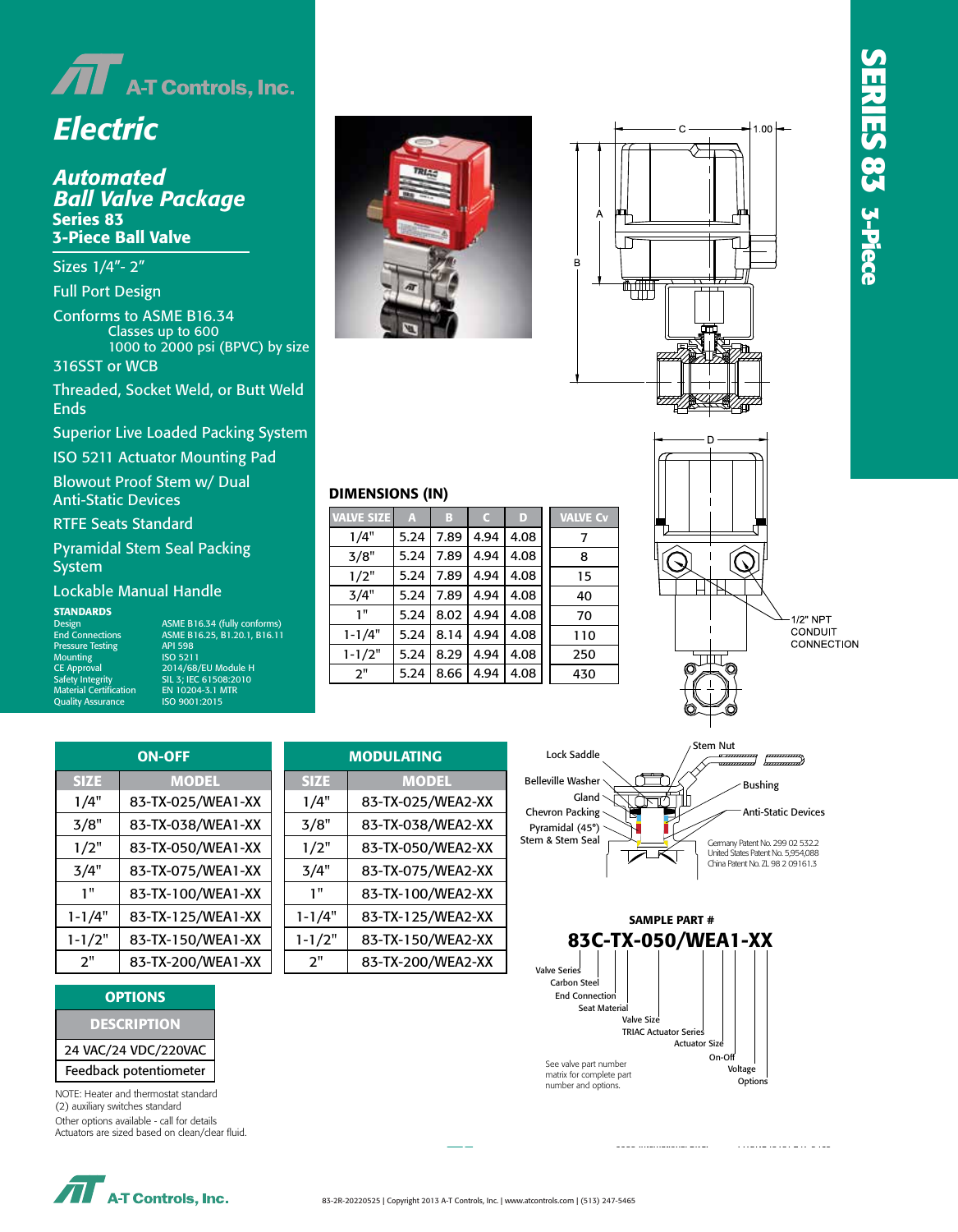# HOW TO ORDER: **Manual Valves w/ Options 222 222 222 222**

| $\overline{2}$ | <b>Valve Series</b>                      | 3            | <b>Body/Ball/Stem Material</b>       |                  | <b>MANUAL VALVE</b>              |
|----------------|------------------------------------------|--------------|--------------------------------------|------------------|----------------------------------|
| 83             | 3 pc. 2000/1500 psi, Full Port           |              | Blank Valve Series Standard (316SST) |                  | SAMPLE PART #                    |
|                |                                          | C            | Carbon Steel Body                    |                  | 83C-TH-0200-XXX-X-               |
|                |                                          |              |                                      | (2) Valve Series | (3) Body/Ball/Stem<br>Material   |
| 4              | <b>End Connection</b>                    | 5            | <b>Valve Size</b>                    |                  | (4) End Connection               |
| <b>TH</b>      | <b>NPT Ends</b>                          | 0025         | 1/4''<br>$1 - 1/4''$<br>0125         |                  | (5) Valve Size                   |
| SW             | Socket Weld Ends                         | 0038         | 3/8''<br>$1 - 1/2"$<br>0150          |                  |                                  |
| <b>BW</b>      | <b>Butt Weld Ends</b>                    | 0050         | 2 <sup>n</sup><br>1/2"<br>0200       |                  | (6) Seat, Lining & Trim          |
| EW             | <b>Extended Butt Weld Ends</b>           | 0075         | 3/4''                                |                  | Material                         |
| <b>TE</b>      | NPT x Extended Butt Weld                 | $0100$ $1''$ |                                      |                  | (7) Special Designation          |
| <b>TS</b>      | NPT x Socket Weld                        |              |                                      |                  | (8) Additional                   |
| TB             | NPT x Butt Weld                          |              |                                      |                  | <b>Specials</b>                  |
| XX             | Configurable End Connection              |              |                                      |                  | $(9, 10, 11)$ Options            |
|                |                                          |              |                                      |                  |                                  |
| 6              | <b>Seat, Lining &amp; Trim Materials</b> | 7            | <b>Special Designation</b>           | 8                | <b>Additional Specials</b>       |
| X              | Reinforced TFE Seats (RTFE)              | X            | No Specials/Series Standard          | X                | No Specials, Series Standard     |
| P              | Virgin TFE Seats (PTFE)                  | G            | Gear Operator                        | 0                | Oxygen Cleaned                   |
| S              | 50/50 STFE Seats                         | н            | Gear Operator w/ Lockout Plate       | v                | <b>Vented Ball</b>               |
| C              | 25% CS Powder/75% TFE Seats (CTFE)       | O            | Oval Handle (available on some)      | Е                | Bonnet Extension Lockable Handle |
| Т              | TFM™-1600 Seats                          | S            | Spring Return (Direct Mount Only)    | F                | <b>Fugitive Emissions Bonnet</b> |

4 4" Lockable Stem Extension

|  | Degreased & Bagged    |
|--|-----------------------|
|  | Vented Rall Degresser |

A Vented Ball, Degreased & Bagged<br>B Vented Ball, Oxygen Cleaned Vented Ball, Oxygen Cleaned

## OPTIONS:

|              | <b>Special Designation</b>                    | 10    | <b>O-Ring</b>                         |   | <b>Additional Specials</b>                         |
|--------------|-----------------------------------------------|-------|---------------------------------------|---|----------------------------------------------------|
| <b>Blank</b> | No Designation, Valve Series Standard         | Blank | No Designation, Valve Series Standard |   | <b>Blank</b> No Designation, Valve Series Standard |
|              | Multiple Option Designation                   |       | <b>Multiple Option Designation</b>    |   | <b>Multiple Option Designation</b>                 |
|              | Hard Coated (HMF) Ball                        |       |                                       |   | <b>B7M Bolting</b>                                 |
|              | TFM™ is a trademark of Dyneon™, a 3M Company. |       |                                       | м | <b>Marine Epoxy Coating</b>                        |

E All TFM™-1600 Seats, Seals, & Packing A 50% SS Powder/50% TFM™-1600 Seats (STFM)

| 83-2R-20220525   Copyright 2013 A-T Controls, Inc.   www.atcontrols.com   (513) 247-5465 | <b>A-T Controls, Inc.</b> |
|------------------------------------------------------------------------------------------|---------------------------|